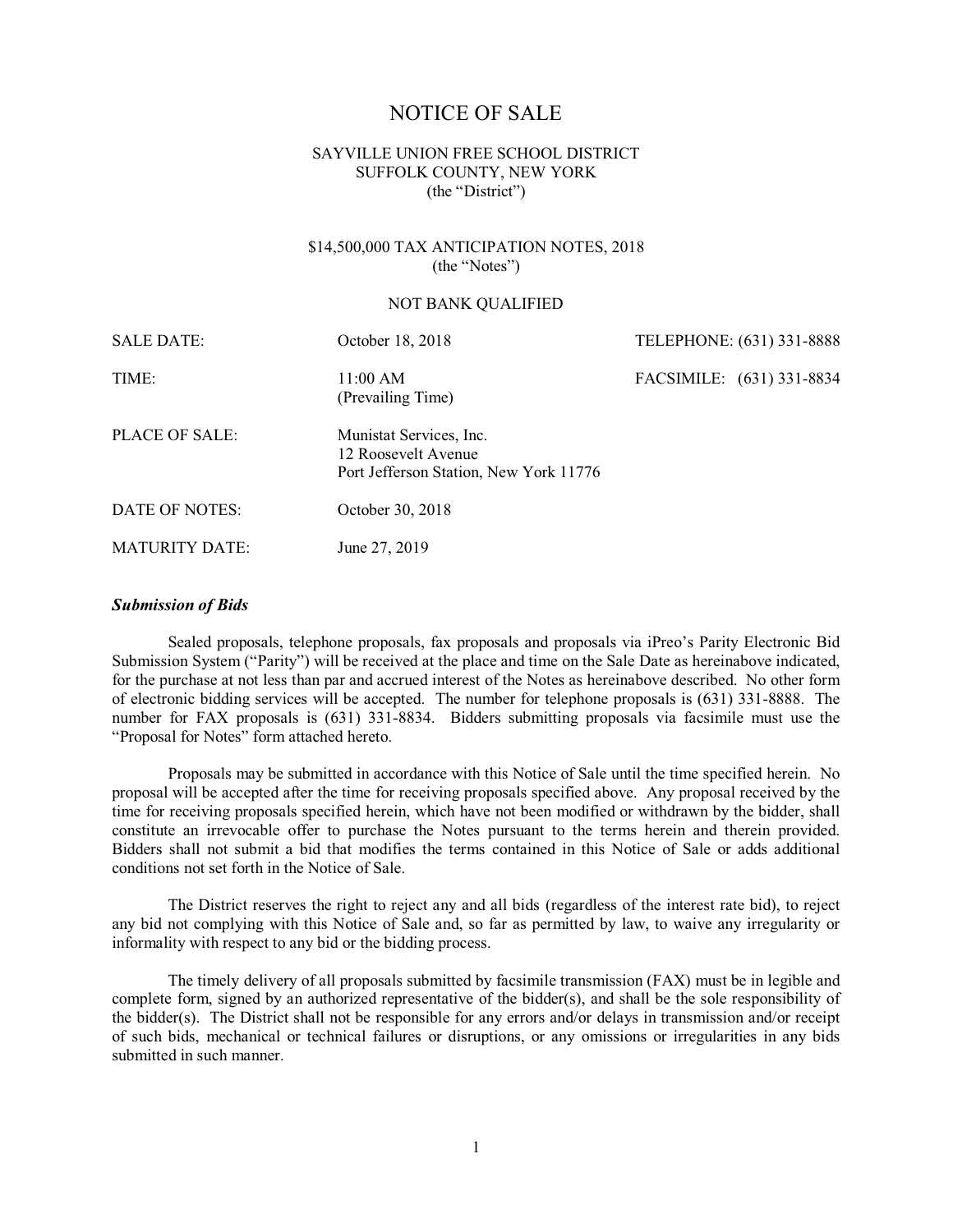Bids may be for all or a portion of the Notes (\$1,000,000 minimum) and must state in a multiple of one-hundredth or one-eighth of 1% a rate of interest per annum which such Notes shall bear. Interest will be calculated on the basis of a 30-day month and 360-day year. The Notes will not be subject to prior redemption.

#### *Bidding using Parity*

Prospective bidders wishing to submit an electronic bid via Parity must be contracted customers of Parity. Prospective bidders who do not have a contract with Parity must call (212) 849-5021 to become a customer. By submitting an electronic bid for the Notes, a bidder represents and warrants to the District that such bidder's bid for the purchase of the Notes is submitted for and on behalf of such prospective bidder by an officer or agent who is duly authorized to bind the bidder to a legal, valid and enforceable contract for the purchase of the Notes.

Each prospective bidder who wishes to submit electronic bids shall be solely responsible to register to bid via Parity. Each qualified prospective bidder shall be solely responsible to make necessary arrangements to access Parity for purposes of submitting its bid in a timely manner and in compliance with the requirements of this Notice of Sale. Neither the District nor Parity shall have any duty or obligation to undertake such registration to bid for any prospective bidder or to provide or assure such access to any qualified prospective bidder, and neither the District nor Parity shall be responsible for a bidder's failure to register to bid or for proper operation of, or have any liability for any delays or interruptions of, or any damages caused by Parity. The District is using Parity as a communications mechanism, and not as the District's agent, to conduct the electronic bidding for the District's Notes. The District is not bound by any advice or determination of Parity as to whether any bid complies with the terms of this Notice of Sale. All costs and expenses incurred by prospective bidders in connection with their registration and submission of bids via Parity are the sole responsibility of the bidders, and the District is not responsible, directly or indirectly, for any such costs or expenses. If a prospective bidder encounters any difficulty in registering to bid, or submitting or modifying a bid for the Notes, it should telephone Parity and notify the District's Municipal Advisor, Munistat Services, Inc. at (631) 331-8888 (provided that the District shall have no obligation to take any action whatsoever upon receipt of such notice).

If any provisions of this Notice of Sale shall conflict with information provided by Parity, as approved provider of electronic bidding services, this Notice of Sale shall control. Further information about Parity, including any fee charged, may be obtained from Parity at (212) 849-5021. The time maintained by Parity shall constitute the official time with respect to all bids submitted.

#### *Payment and Security for the Notes*

Said Notes are general obligations of the District and the faith and credit of such District are pledged for payment of the principal of and interest on such Notes. All the taxable real property in said District will be subject to the levy of ad valorem taxes, subject to certain statutory limitations, sufficient to pay the principal of and interest on the Notes. (See "*Nature of Obligation*" and "*Tax Levy Limit Law*" in the Preliminary Official Statement of the District dated October 9, 2018 (the "Preliminary Official Statement"), circulated in connection with the sale of the Notes, which shall be supplemented by the final Official Statement to be dated October 18, 2018 (the "Official Statement").

## *Award of Notes*

The Notes will be awarded and sold to the bidder(s) complying with the terms of sale and offering to purchase the Notes at the lowest net interest cost, and if two or more such bidders offer the same lowest net interest cost, and if two or more of said bidders offer the same net interest cost, then to the one of said bidders selected by the Sale Officer by lot from among all said bidders.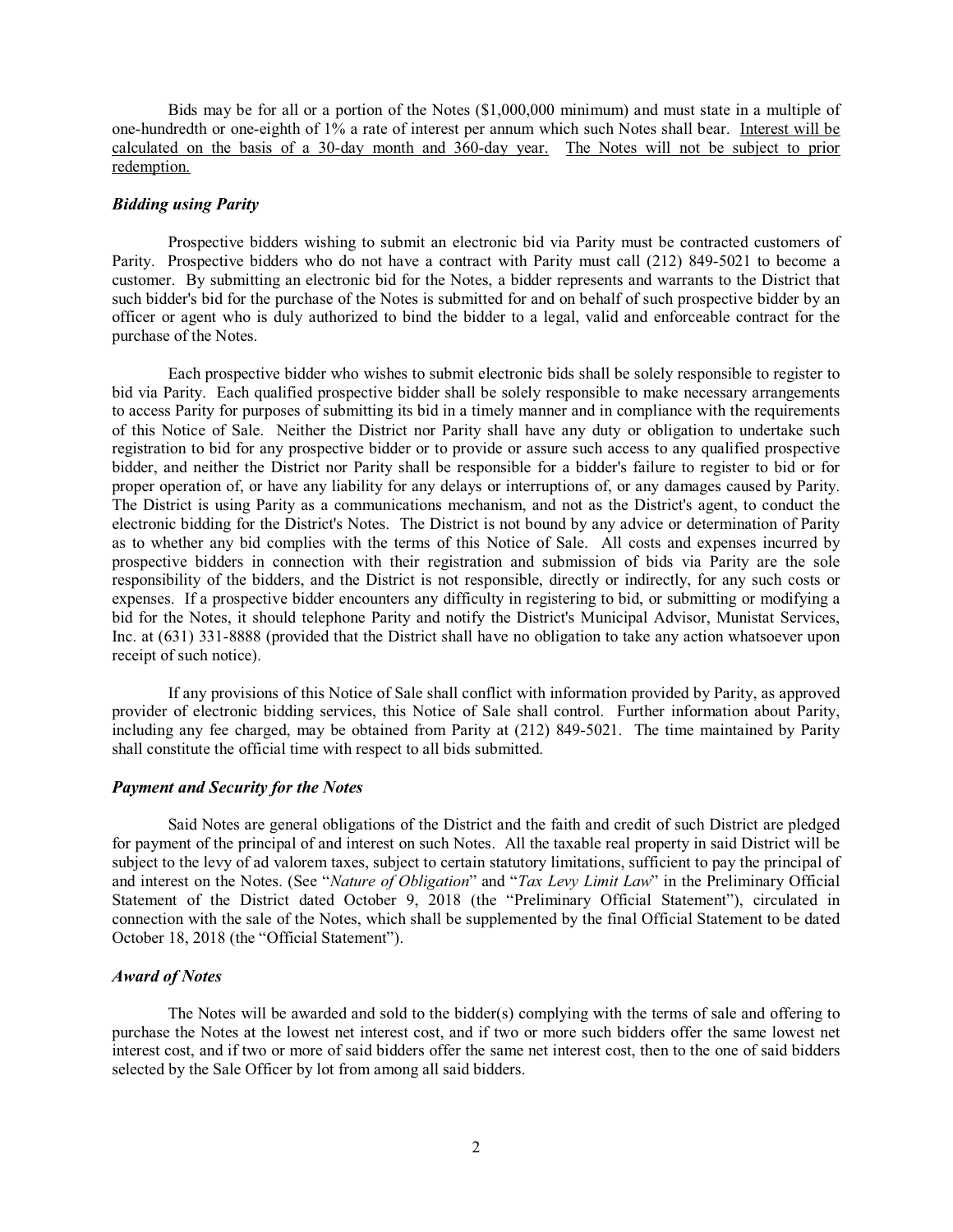The right is reserved to reject all bids, and any bid not complying with the terms of this notice will be rejected. Conditional bids, including bids subject to credit approval, will be rejected.

The right is reserved by the District to award to any bidder all or any part of the Notes which such bidder offers to purchase and, in the event of a partial award, the premium, if any, specified by such bidder will be pro-rated.

Award of the Notes is expected to be made promptly after opening of the bids, but the successful bidder(s) may not withdraw his/her proposal until after 3:00 o'clock P.M. (Prevailing Time) on the day of such bid opening and then only if such award has not been made prior to the withdrawal. The Notes will be delivered and shall be paid for on or about the Date of Notes at such place and on such business day and at such hour, as the Sale Officer and successful bidder(s) shall mutually agree.

### *Form of the Notes*

At the option of the purchaser, the Notes will be issued in (i) registered certificated form registered in the name of the successful bidder(s) or (ii) registered book-entry form registered to Cede & Co., as the partnership nominee for The Depository Trust Company, New York, New York ("DTC").

If the Notes are issued registered in the name of the successful bidder(s), a single note certificate will be issued for those Notes bearing the same rate of interest in the aggregate principal amount awarded to the respective successful bidder at such interest rate. Principal of and interest on such Notes will be payable in Federal Funds by the District, at such bank or trust company located and authorized to do business in the State of New York as selected and paid for by the successful bidder(s).

If the Notes are issued in book-entry form, such notes will be delivered to DTC, which will act as securities depository for the Notes. Beneficial owners will not receive certificates representing their interest in the Notes. Individual purchases may be made in denominations of \$5,000 or integral multiples thereof. A single note certificate will be issued for those Notes bearing the same rate of interest and CUSIP number in the aggregate principal amount awarded to such purchaser(s) at such interest rate. Principal of and interest on said Notes will be paid in Federal Funds by the District to Cede & Co., as nominee for DTC, which will in turn remit such principal and interest to its participants for subsequent distribution to the beneficial owners of the Notes as described herein. Transfer of principal and interest payments to beneficial owners by participants of DTC will be the responsibility of such participants and other nominees of beneficial owners. The District will not be responsible or liable for payments by DTC to its participants or by DTC participants to beneficial owners or for maintaining, supervising or reviewing the records maintained by DTC, its participants or persons acting through such participants.

CUSIP identification numbers will be printed on the book-entry Notes if Bond Counsel is provided with such numbers by the close of business on the Sale Date of the Notes, but neither the failure to print such number on any Note nor any error with respect thereto shall constitute cause for a failure or refusal by the purchaser thereof to accept delivery and pay for the Notes in accordance with the terms hereof. All expenses in relation to the printing of CUSIP numbers on the Notes shall be paid for by the District; provided, however, that the CUSIP Service Bureau charge for the assignment of said numbers shall be the responsibility of and shall be paid for by the purchaser. DTC is an automated depository for securities and a clearinghouse for securities transactions, and will be responsible for establishing and maintaining a book-entry-only system for recording the ownership interests of its participants, which include certain banks, trust companies and securities dealers, and the transfer of the interests among its participants. The DTC participants will be responsible for establishing and maintaining records with respect to the Notes. Individual purchases of beneficial ownership interests in the Notes may be made only through book entries made on the books and records of DTC (or a successor depository) and its participants.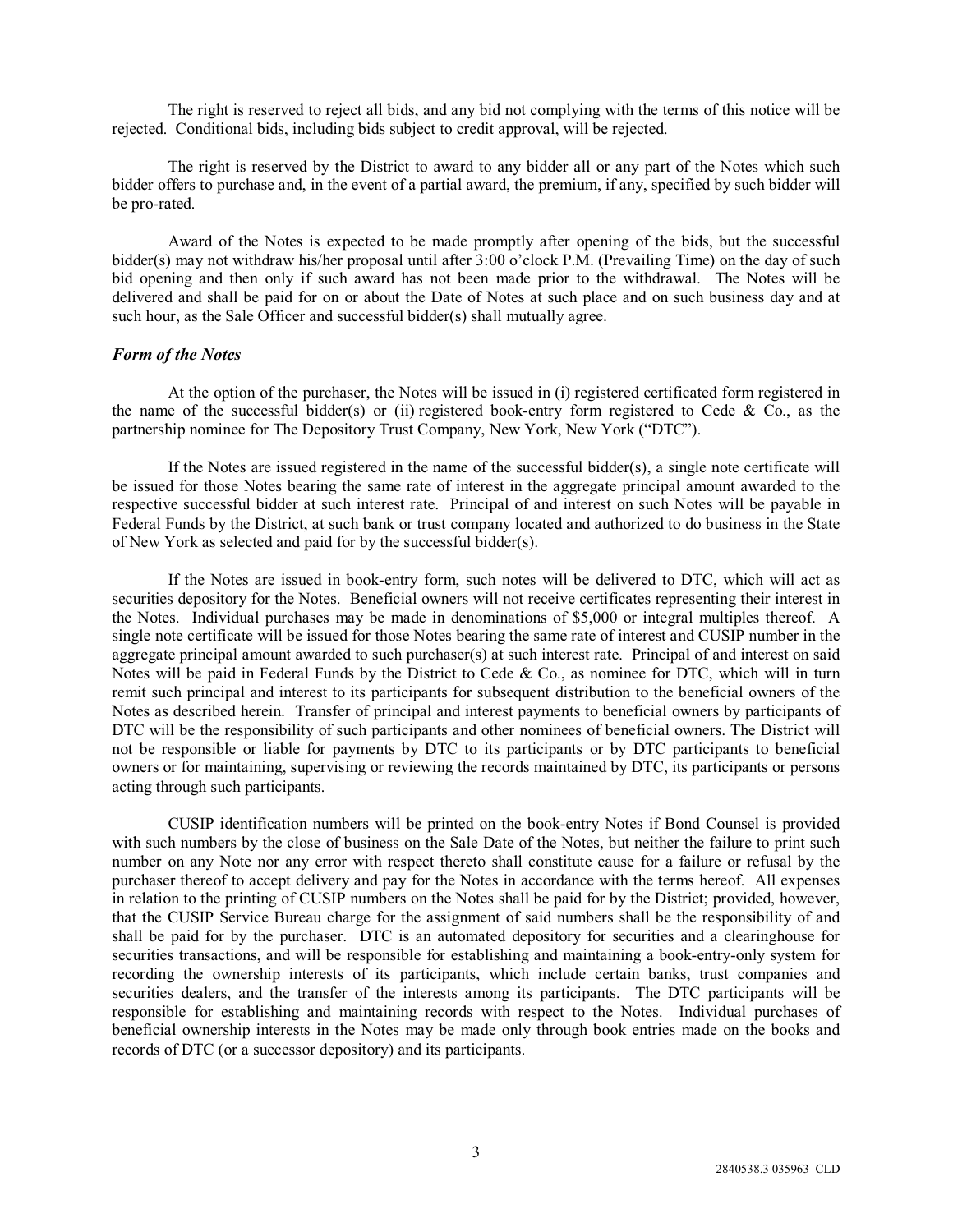The District will act as Paying Agent for the Notes issued in book-entry form. For those Notes issued as certificated debt, the purchaser will be, or name, the Fiscal Agent. Fiscal Agent fees, if any, will be paid for by the purchaser. The District's contact information is as follows: John J. Belmonte, Assistant Superintendent for Business, Sayville Union Free School District, 99 Greeley Avenue, Sayville, New York 11782, telephone number 631/244-6530, email: jbelmonte@sayvilleschools.org.

## *Delivery of the Notes*

Said Notes will be delivered on or about the Date of Notes, referred to herein, at no cost to the purchaser, in New York, New York or otherwise as may be agreed with the purchaser; however, if the Notes are issued in book-entry only form, said Notes will be delivered to DTC, Jersey City, New Jersey. The purchase price of said Notes shall be paid in FEDERAL FUNDS or other funds available for immediate credit on said delivery date.

#### *Legal Opinion*

The proposed form of the approving legal opinion of Bond Counsel is set forth in Appendix C to the Preliminary Official Statement and will be furnished to the purchaser upon delivery of the Notes.

#### *Tax Exemption*

The successful bidder(s) may at its option refuse to accept the Notes if prior to their delivery the opinion of Orrick, Herrington & Sutcliffe LLP ("Bond Counsel") is not delivered or if any income tax law of the United States of America is hereafter enacted which shall provide that the interest thereon is taxable, or shall be taxable at a future date, for federal income tax purposes, and in such case said successful bidder(s) will be relieved of their contractual obligations arising from the acceptance of their proposal.

The Internal Revenue Code of 1986, as amended (the "Code"), establishes certain ongoing requirements that must be met subsequent to the issuance and delivery of the Notes in order that interest on the Notes be and remain excludable from gross income under Section 103 of the Code. Concurrently with the delivery of the Notes, the District will execute and deliver an Arbitrage Certificate, which will contain provisions and procedures relating to compliance with the requirements of the Code and a certification to the effect that the District will comply with the provisions and procedures set forth therein and that it will do and perform all acts and things necessary or desirable to assure that interest paid on the Notes is excludable from gross income under Section 103 of the Code.

Upon delivery of the Notes, Bond Counsel will deliver an opinion that states that, under existing statutes and court decisions and assuming continuing compliance with the provisions and procedures set forth in the Arbitrage Certificate, (i) interest on the Notes is excluded from gross income for federal income tax purposes pursuant to Section 103 of the Code; and (ii) interest on the Notes is not treated as a preference item in calculating the alternative minimum tax imposed under the Code.

In addition, the opinion of Bond Counsel will state that, under existing statutes, interest on the Notes is exempt from personal income taxes of New York State and its political subdivisions, including The City of New York.

The District will NOT designate the Notes as "qualified tax-exempt obligations" pursuant to the provisions of Section 265 of the Code.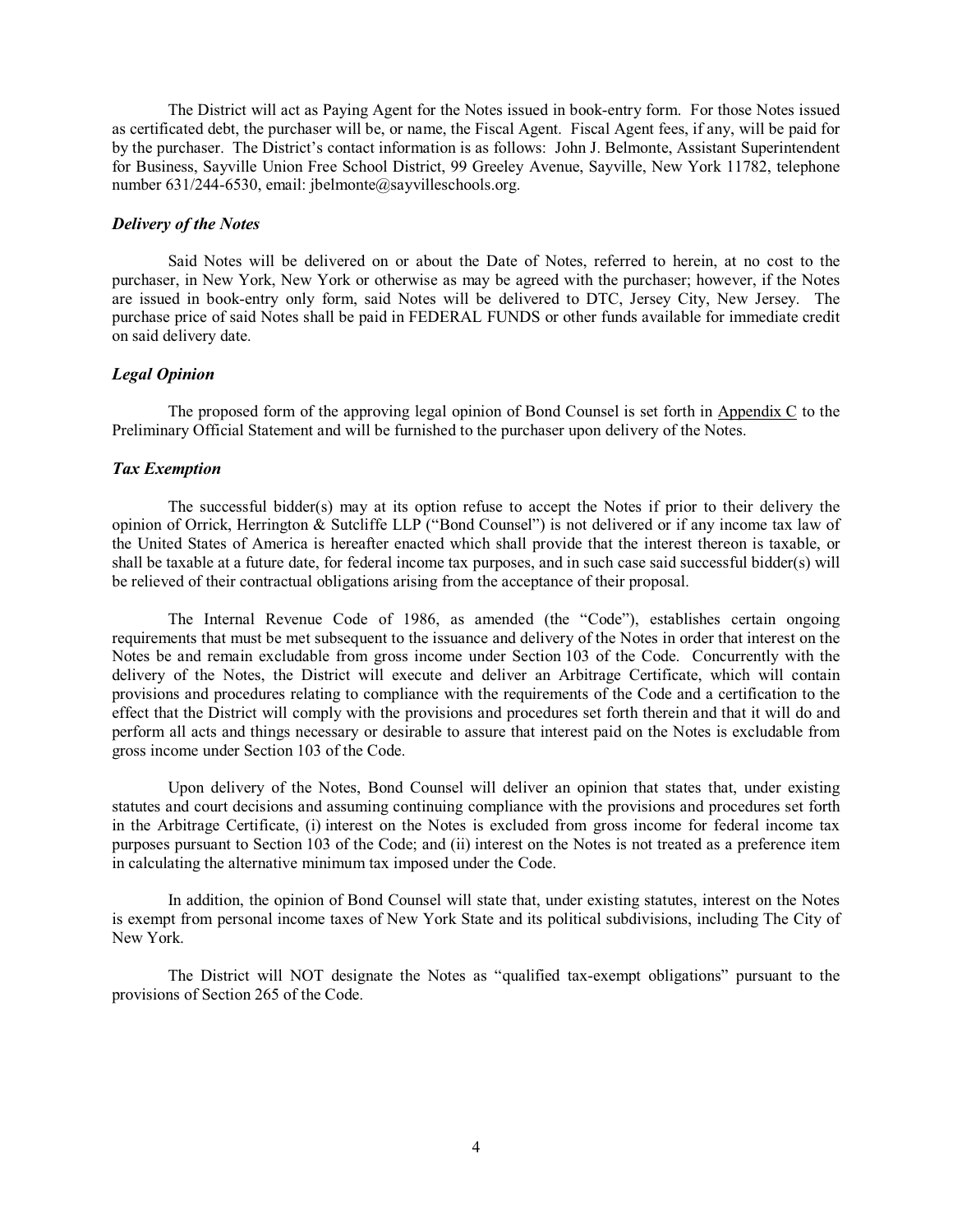#### *Issue Price Considerations*

By submitting a bid, each bidder is certifying that its bid is a firm offer to purchase the Notes, is a good faith offer which the bidder believes reflects current market conditions, and is not a "courtesy bid" being submitted for the purpose of assisting in meeting the competitive sale requirements relating to the establishment of the "issue price" of the Notes pursuant to Section 148 of the Code, including the requirement that bids be received from at least three (3) underwriters of municipal notes who have established industry reputations for underwriting new issuances of municipal notes (the "Competitive Sale Requirements"). The Municipal Advisor will advise the winning bidder if the Competitive Sale Requirements were met at the same time it notifies the winning bidder of the award of the Notes. **Bids will not be subject to cancellation in the event that the Competitive Sale Requirements are not satisfied.**

The winning bidder shall, within one (1) hour after being notified of the award of the Notes, advise the Municipal Advisor by electronic or facsimile transmission of the reasonably expected initial offering price or yield to the public of the Notes (the "Initial Reoffering Price") as of the date of the award upon which the winning bidder's bid is based.

Following the sale of the Notes, on the Sale Date, the successful bidder will be required to provide to the School District and its Bond Counsel certain information regarding the reoffering price to the public of the Notes. If the winning bidder is purchasing the Notes for its own account and not with a view to distribute or resale, they should inform the financial advisor at the time of award and a certificate to that effect will be required on or before closing. Otherwise, the successful bidder also must submit to the School District a certificate (the "Reoffering Price Certificate"), satisfactory to Bond Counsel, dated as of the day of the delivery of the Notes, which assuming three bids are received from underwriters, states:

(a) (i) on the date of award, such successful bidder made a bona fide public offering of the Notes at the initial offering price corresponding to the price or yield indicated in the information furnished in connection with the successful bid, and (ii) as of such date, the first price or yield at which an amount equal to at least ten percent of the Notes was reasonably expected to be sold to the public was, respectively, a price not higher or a yield not lower than indicated in the information furnished with the successful bid (the "first price rule"), and (iii) provides a copy of the pricing wire or equivalent communication for the Notes attached to the Reoffering Price Certificate. The term "public" as used herein means any persons including an individual, trust, estate, partnership, association, company or corporation (other than the successful bidder(s) or a related party to the successful bidder(s), being two or more persons who have greater than 50% common ownership directly or indirectly, or any person that agrees pursuant to a written contract or other agreement with a successful bidder to participate in the initial sale of the Notes to the public).

- (b) the successful bidder was not given the opportunity to review other bids prior to submitting its bid.
- (c) the bid submitted by the successful bidder constituted a firm offer to purchase the Notes.

In the event that at least three bids are not received by the School District on the Sale Date, and at least ten percent of the Notes have been sold on the Sale Date, the successful bidder shall certify as to the first price or yield at which ten percent of the Notes was sold in accordance with the first price rule and provide a copy of the pricing wire or equivalent communication.

In addition, in the event that (1) at least three bids are not received by the School District on the Sale Date, and (2) 10% of the Notes have not been sold on the Sale Date, the successful bidder (and any members of its underwriting group or syndicate) shall have the option (i) to provide to the School District (or its agents) ongoing pricing information, together with reasonable supporting documentation acceptable to bond counsel (such as the pricing wire), until 10% of the Notes is sold (the "Follow-the-Price Requirement"), or (ii) shall be required to hold the initial reoffering price to the public of such Notes (as reported to the School District on the Sale Date) for the lesser of five (5) business days after the Sale Date or the date on which at least 10% of such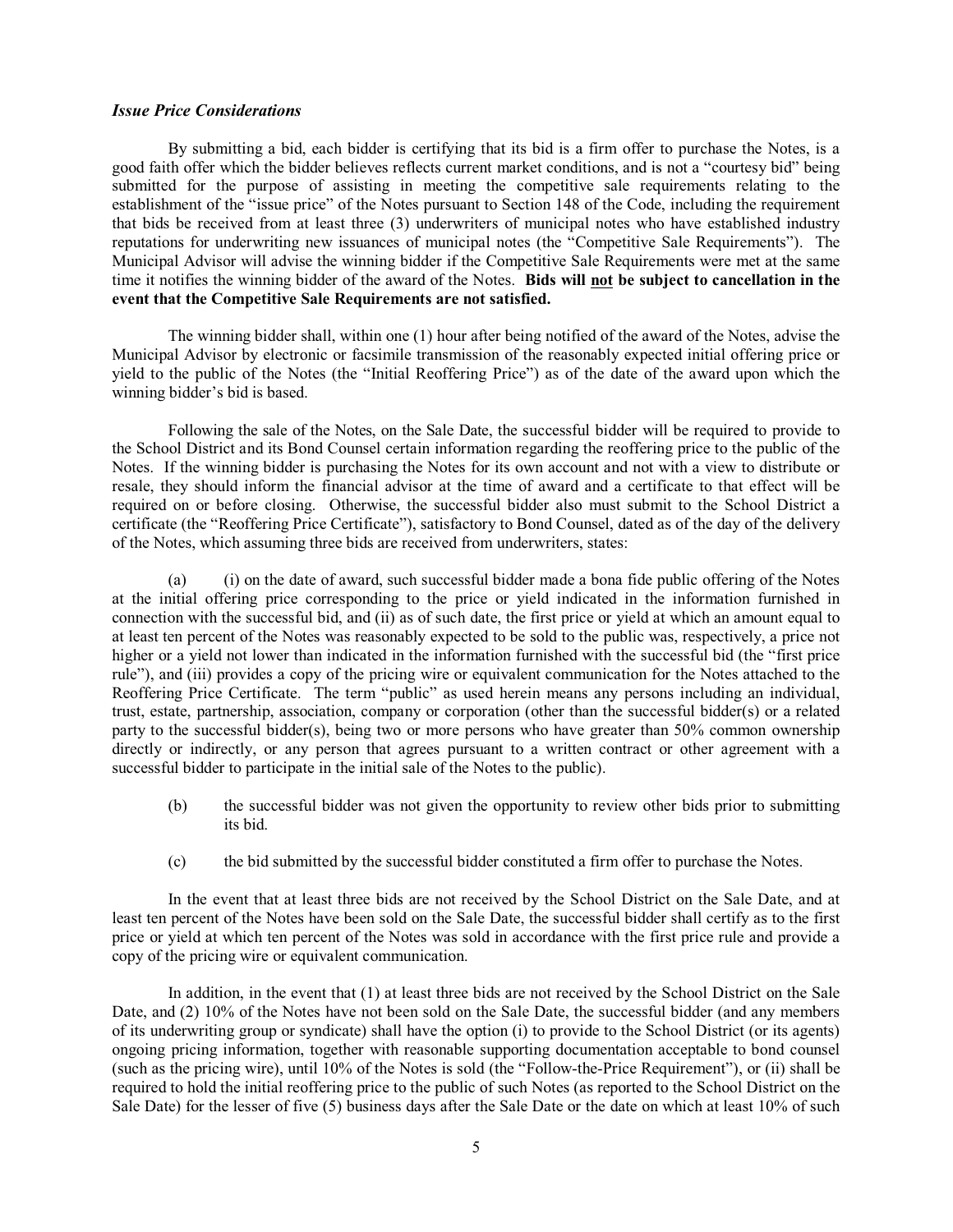Notes are sold (the "Hold-the-Offering-Price Requirement"). A certification as to the details of compliance with this requirement shall be part of the Reoffering Price Certificate.

The School District or its Financial Advisor on its behalf shall advise the successful bidder on the Sale Date as to whether at least three bids were received. Delivery of a bid shall constitute the bidder's agreement to comply with the Hold-the-Offering-Price Requirement or the Follow-the-Price Requirement of this Notice of Sale and to certify to compliance therewith under the circumstances described herein.

Such certificate shall state that it is made on the best knowledge, information and belief of the successful bidder after appropriate investigation.

#### *Official Statement, Undertaking to Provide Notices of Events and Compliance History*

The District will provide a reasonable number of Official Statements to each successful bidder within five (5) business days following receipt of a written request therefor made to the District and its Municipal Advisor. Such request may specify the applicable (a) offering price, (b) selling compensation, (c) rating, (d) credit enhancement and (e) identity and complete name of such bidder and any participating underwriters, and if so, the Preliminary Official Statement will be modified or supplemented by the information so specified. Neither the District nor its Municipal Advisor shall be liable in any manner for any delay, inaccuracy, or omission on the part of any successful bidder with respect to such request, nor shall the District's failure, as a result thereof, to provide the Official Statement within the above time period, constitute cause for a failure or refusal by such bidder to accept delivery of and pay for the Notes in accordance with the terms hereof.

The Preliminary Official Statement is in a form "deemed final" by the District for purposes of Securities and Exchange Commission Rule 15c2-12 ("Rule 15c2-12"), but may be modified or supplemented as noted above. In order to assist bidders in complying with Rule 15c2-12 and as part of the District's contractual obligation arising from its acceptance of the proposal of the successful bidder(s), at the time of the delivery of the Notes the District will provide an executed copy of its "Undertaking to Provide Notices of Events" (the "Undertaking").

Except as otherwise set forth in the Preliminary Official Statement (see the caption entitled "DISCLOSURE UNDERTAKING"), the District is in compliance in all material respects with all previous undertakings made pursuant to Rule 15c2-12 during each of the past five years.

#### *Documents Accompanying the Delivery of the Notes*

As a condition to the purchaser's obligation to accept delivery of and pay for the Notes, the purchaser(s) will be furnished, without cost, the following, dated as of the date of the delivery and payment for the Notes: (i) a certificate of the President of the Board of Education certifying that (a) the Official Statement issued in connection with the sale of \$14,500,000 Tax Anticipation Notes, 2018 (which Official Statement is deemed by the District to be final for purposes of Securities and Exchange Commission Rule 15c2-12, except for the omission therefrom of these items allowable under said Rule), did not contain any untrue statement of a material fact necessary to make the statements therein, in the light of the circumstances under which they were made, not misleading, subject to the condition that while information in said Official Statement, obtained from sources other than the District is not guaranteed as to accuracy, completeness or fairness she has no reason to believe and does not believe that such information is materially inaccurate, and (b) to his knowledge, there have been no material transactions not in the ordinary course of affairs entered into by the District and no material adverse changes in the general affairs of the District or in its financial condition as shown in said Official Statement other than as disclosed in or contemplated by said Official Statement, (ii) a Closing Certificate constituting receipt for the Note proceeds and a signature certificate, which will include a statement that no litigation is pending or, to the knowledge of the signers, threatened affecting the Notes; (iii) an Arbitrage Certificate executed on behalf of the District, which includes, among other things, covenants relating to compliance with the Internal Revenue Code of 1986 (the "Code"), with the owners of the Notes that the District will, among other things, (a) take all actions on its part necessary to cause interest on the Notes not to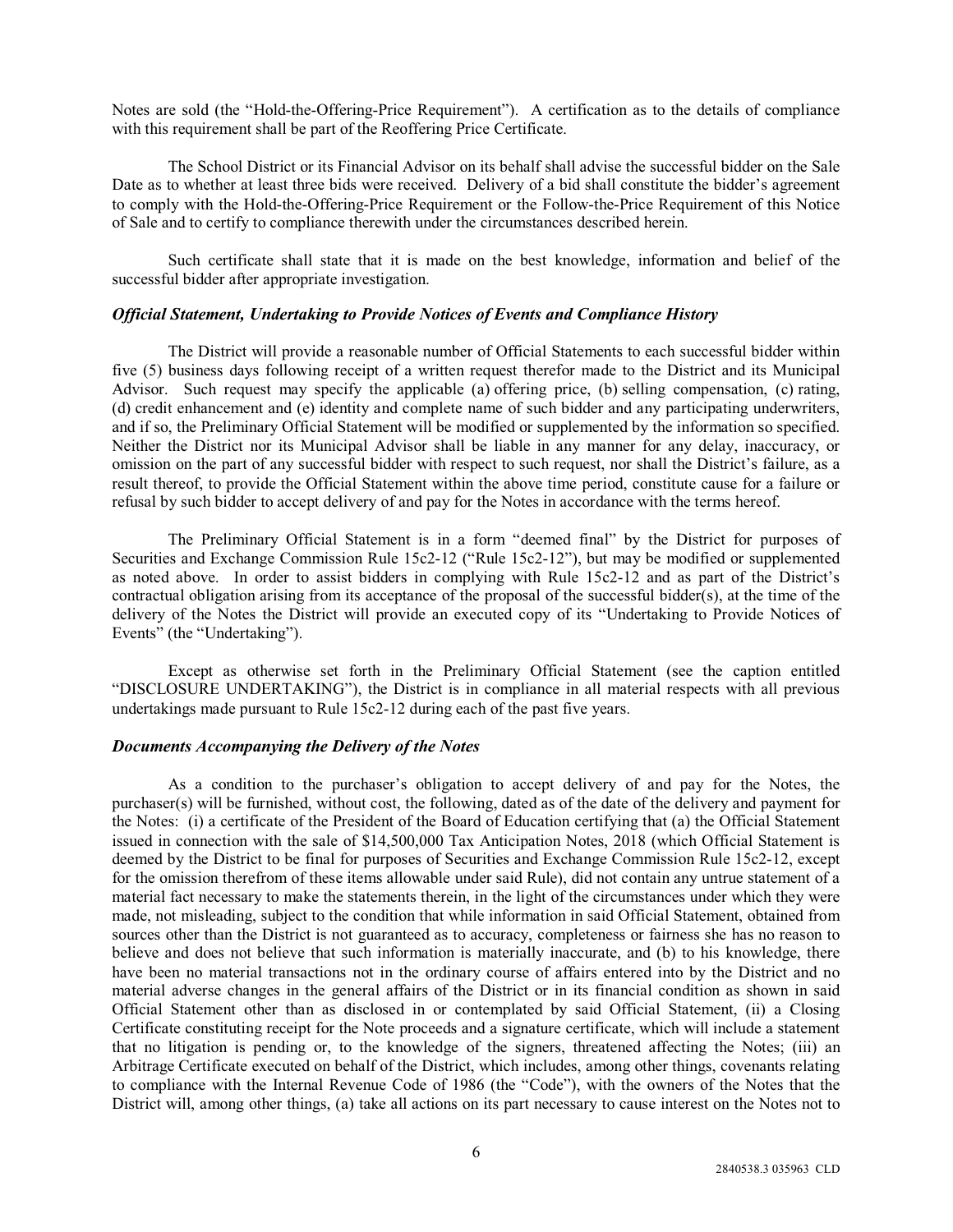be includable in the gross income of the owners thereof for Federal income tax purposes, including, without limitation, restricting, to the extent necessary, the yield on investment earnings thereon making required payments to the Federal government, if any, and maintaining books and records in a specified manner, where appropriate, and (b) refrain from taking any action which would cause interest on the Notes to be includable in the gross income of the owners thereof for Federal income tax purposes, including tax purposes, including, without limitation, refraining from spending the proceeds of the Notes and investment earnings thereon on certain specified purposes, (iv) a Certificate of the District, executed by the President of the Board of Education stating that the District has agreed, in accordance with the Rule, to provide or cause to be provided, timely notice of the occurrence of certain material events with respect to the Notes, and (v) the approving legal opinion, as to the validity of the Notes, of Orrick Herrington & Sutcliffe LLP, Bond Counsel, New York, New York. Reference should be made to said Official Statement for a description of the scope of Bond Counsel's engagement in relation to the issuance of the Notes and the matters covered by such legal opinion. Furthermore, reference should be made to the information under the heading "Legal Matters" in the Official Statement.

### *Contact Information*

The District's contact information is as follows: John J. Belmonte, Assistant Superintendent for Business, Sayville Union Free School District, 99 Greeley Avenue, Sayville, New York 11782, telephone number 631/244-6530, email: jbelmonte@sayvilleschools.org.

Copies of this Notice of Sale and the Preliminary Official Statement prepared in connection with the sale of the Notes may be obtained upon request from the offices of Munistat Services, Inc., 12 Roosevelt Avenue, Port Jefferson Station, New York 11776, telephone number (631) 331-8888 and website: http://www.munistat.com.

SAYVILLE UNION FREE SCHOOL DISTRICT, SUFFOLK COUNTY, NEW YORK

By: /s/ John Verdone President of the Board of Education

Dated: October 9, 2018